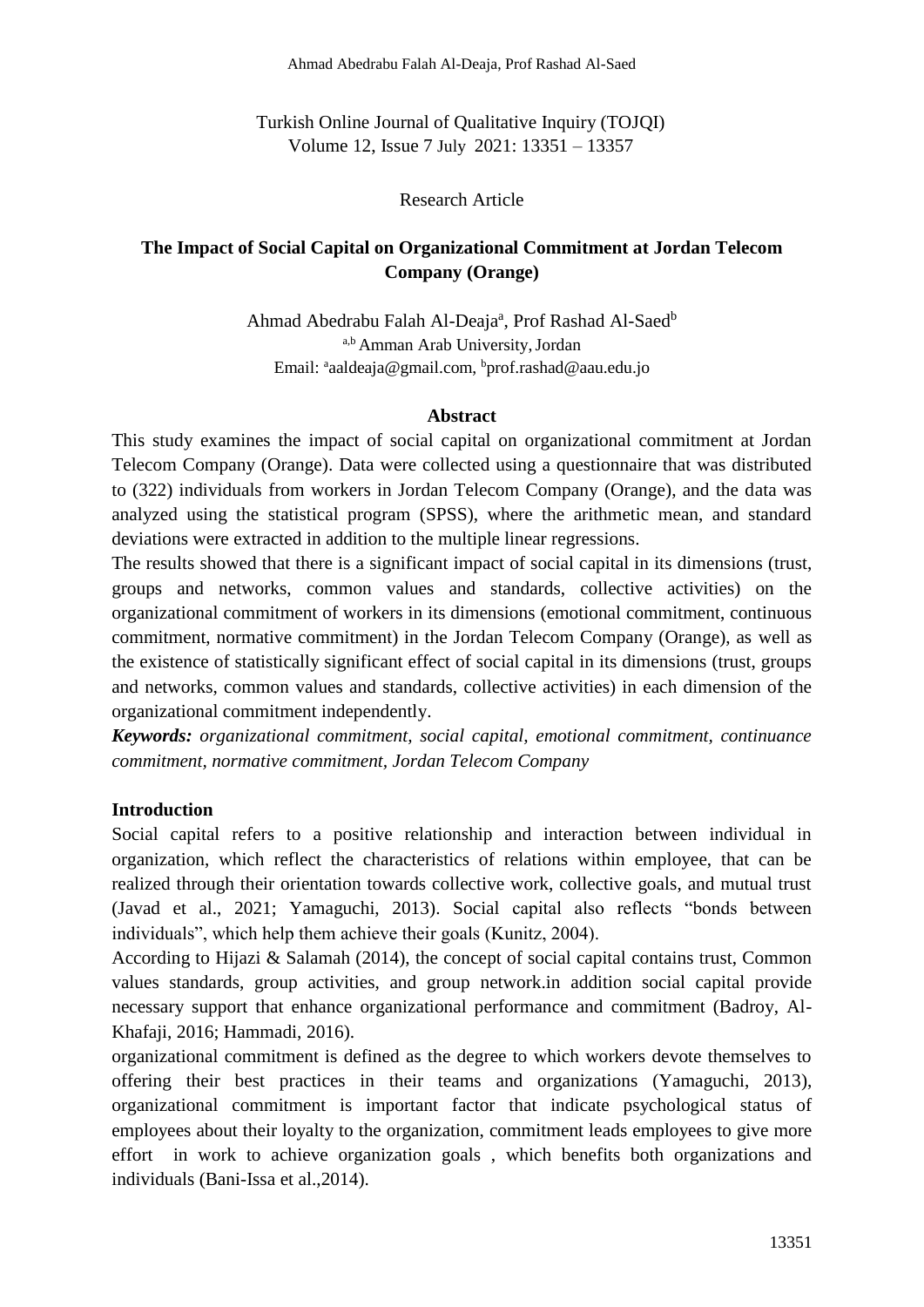Several studies have reported that the concept of organizational commitment represented by affective commitment, continuance commitment, and normative commitment (Hammadi, 2016). Now adays companies realize the importance of organizational commitment, but lack of studies in this area considers a problematic, In the present study, this research aims to contribute to previous research throw examine the impact of social capital on organizational commitment.

#### **Literature Review And Hypotheses**

# **Social capital**

Social capital is considered one of the most essential factors for the success of organizations, social capital presents a positive relationship between individuals within organization, previous studies confirmed the concept of social capital contains trust, Common values standards, group activities, and group network (Badroy, Al-Khafaji, 2016; Hammadi, 2016; Javad et al., 2021; Yamaguchi, 2013).

-Trust: According Fukuyama (2000) the circle of trust creates cooperation between its members.

- group and network: it is defined as cooperation, coordination and mutual assistance that help to maximize the use of available resources (Sunderland, 2007).

- Common values and standards: several studies define the concept as building blocks of trust between employees, furthermore shared standards are key components of social capital (Hammadi, 2016; Javad et al., 2021; Yamaguchi, 2013).

- group activities: it is defined as teamwork that involve in mutual cooperation between individual or employee within organization (Puttman, 1993).

#### **Organizational Commitment**

Studies have showed that employees with a higher level of organizational commitment have higher levels of performance and more success in achieving organizational goals. Previous studies used the most common dimensions that explain organizational commitment: emotional, normative, and continuance (Emhan et al,2016: Aboyasin et al,2015).

Emotional commitment is the positive emotional relationship of an employee with the organization. Continuance commitment is the awareness of cost associated with leaving the organization. The normative commitment is an employee's sense of ethical responsibility and commitment toward the organization (Emhan et al,2016).

# *Relationships between Social capital and organizational commitment*

According to Aboyasin et al. (2015), explored the impact of the social capital four dimensions (trust, groups and networks, shared values and norms, and collective activities) on the organizational commitment three types (affective, continuance, and normative), The results indicate that there is a positive impact of social capital dimensions on organizational commitment.

Various studied investigated the effect of social capital on organizational commitment and organizational performance, the results show that there is a strong relationship between social capital (trust, groups and networks, shared values and norms, and collective activities) and organizational commitment, in addition, social capital enhance organizational performance (Badrawi, 2016; Hammadi, 2016).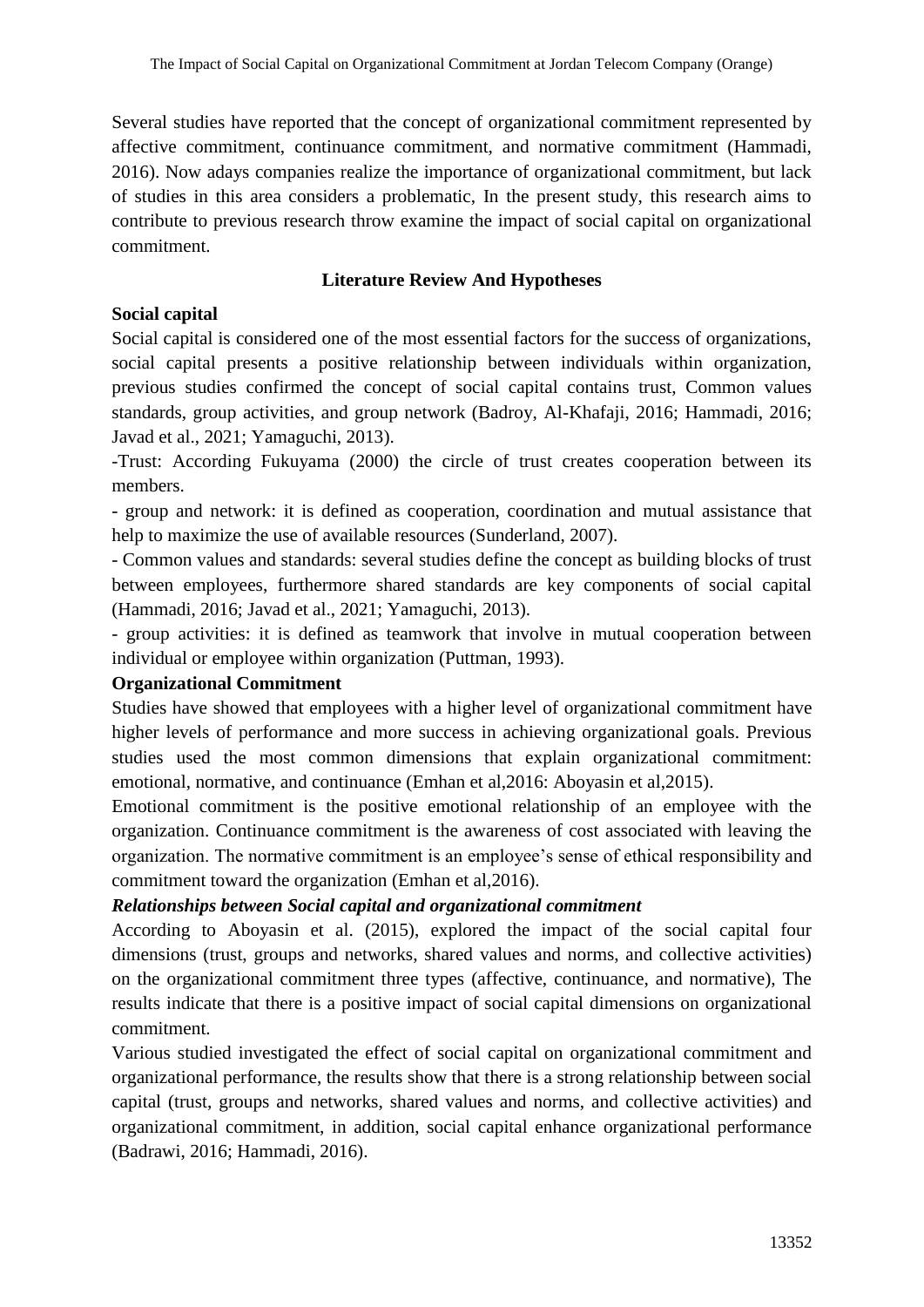Bani-Issa et al. (2014), explore the role of organizational commitment in its dimensions (effective, continuous, and normative commitment) in improving the performance of employees at Jordanian bank sector, the results revealed that there is a strong and positive relationship between organizational commitment and organizational performance, led to Improving the performance of employees in the Jordanian banking sector.

Accordingly, the following hypothesis is constructed:

H1: There is a linear and positive relationship between social capital and organizational commitment.

The following sub-hypotheses is constructed:

H1.1: There is a linear and positive relationship between social capital (Trust, group and network, Common values and standards, and group activities) and emotional commitment.

H1.2: There is a linear and positive relationship between social capital (Trust, group and network, Common values and standards, and group activities) and continuance commitment.

H1.3: There is a linear and positive relationship between social capital (Trust, group and network, Common values and standards, and group activities) and normative commitment.

# **Methodology**

# *Sampling and subject*

The subject of study is Jordanian employee who work in Jordan Telecom Company (Orange), Orange has 2092 employees, random sample was selected for the study, based in Krejcie & Morgan, (1970) sample size is 322, questionnaires were distributed and (308) has been retrieved, in addition, response rate were (96%) form total distribution.

# *Validity*

validity test are used to test the goodness of measures, and ensures that the measure includes an adequate and representative set of items that tap the concept (Sekaran, 2019), the questionnaire was presented to a group of experts in Jordan universities, base in expert feedback necessary changes were done.

# *Reliability test*

the reliability of a measure is an indication of the stability and consistency with which the instrument measures the concept and helps to assess the "goodness" of a measure, Cronbach's alpha must be equal or more than  $(0.70)$  (Sekaran, 2016).

| Variables                            | dimensions                  | items | Cronbach's Alpha |
|--------------------------------------|-----------------------------|-------|------------------|
| Social capital                       | Trust                       | 10    | 0.908            |
|                                      | group and network           |       | 0.891            |
|                                      | Common values and standards | 9     | 0.884            |
|                                      | group activities            | 7     | 0.887            |
| organizational                       | emotional commitment        | 5     | 0.880            |
| commitment<br>continuance commitment |                             | 7     | 0.881            |
|                                      | normative commitment        | 6     | 0.882            |
| <b>Total</b>                         |                             |       | 0.902            |

**Table (1)**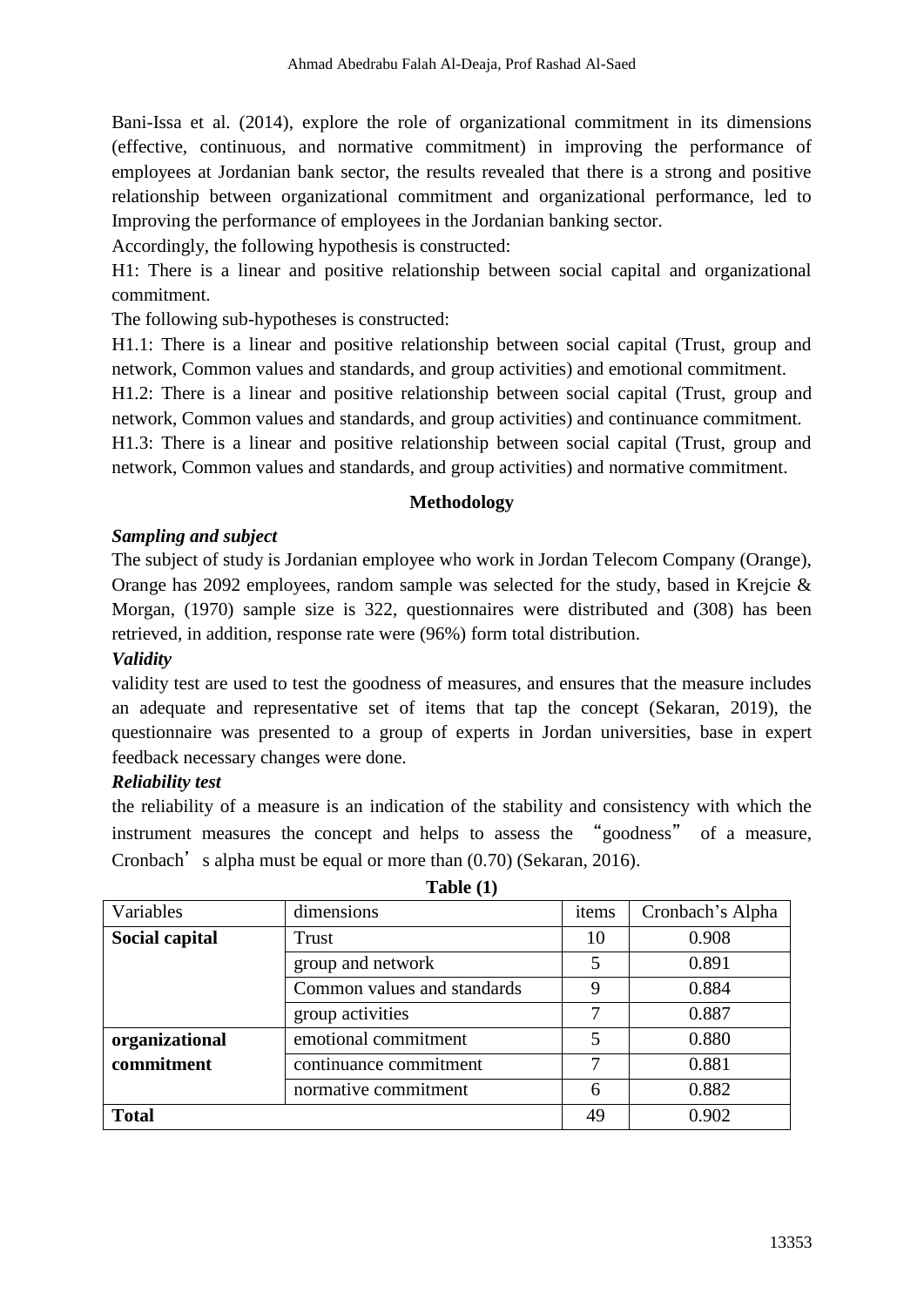Table 1 shows that Cronbach's alpha between 0.880-0.908 and it is higher than 0.7, based on these values the items used in this study is stable and a good instrument measures the concept.

# *Data analysis*

SPSS 25 were used to analysis the data using the following steps:

- 1- Cronbach's alpha coefficient: to ensure the stability and consistency of items.
- 2- Pearson Correlation Test (Pearson Correlation Test) to show if the correlation is positive.
- 3- Multiple Regression Analysis: used to test main hypotheses and sub-hypotheses.

#### The result:

# *H1: There is a linear and positive relationship between social capital and organizational commitment.*

|            | sum of squares | Df  | median |         | <b>Sig</b> |
|------------|----------------|-----|--------|---------|------------|
| regression | 93.809         |     | 93.809 | 387.247 | 0.000      |
|            | 74.128         | 306 | 0.242  |         |            |
| total      | 167.937        | 307 |        |         |            |

**Table No. (2) Results of variance analysis for dependent variable as a whole**

The table above shows the results of the regression variance analysis, the table shows the calculated (F) value is 387.247 at the statistical significance level (0.000), The rule states if sig less than 0.5 the hypothesis is accepted, which means there is a linear and positive relationship between social capital (Trust, group and network, Common values and standards, and group activities) and organizational commitment.

|                             | B     | <b>Std.Error</b> | Beta  | T     | <b>Sig</b> |
|-----------------------------|-------|------------------|-------|-------|------------|
| Independent                 | 0.569 | 0.160            |       | 3.560 | 0.000      |
| Trust                       | 0.080 | 0.036            | 0.101 | 2.259 | 0.025      |
| group and network           | 0.158 | 0.048            | 0.167 | 3.275 | 0.001      |
| Common values and standards | 0.288 | 0.056            | 0.284 | 5.175 | 0.000      |
| group activities            | 0.336 | 0.045            | 0.367 | 7.471 | 0.000      |

**Tables 3 : Regression coefficients of organizational commitment .**

Table above illustrate that there is significant impact between trust and organizational commitment with T value= 2.259 in orange company, T value significant when  $|t| \ge 1.96$ , group activities were the highest impact on organizational comment with T=value 7.471,also "group and network" and "Common values and standards" had significant relationship with organizational comment.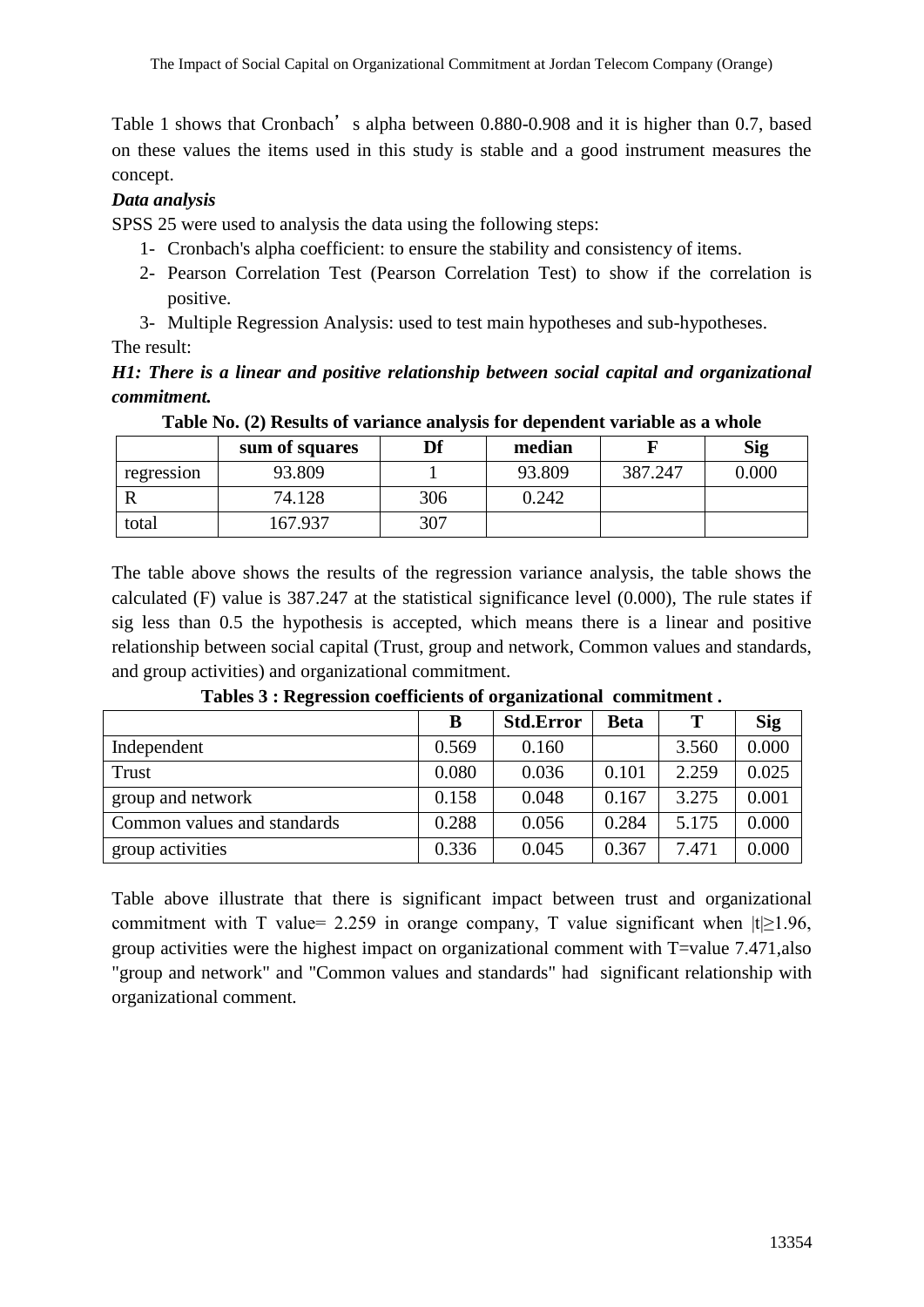*H1.1: There is a linear and positive relationship between social capital (Trust, group and network, Common values and standards, and group activities) and emotional commitment.* **Table No. (4) Results of variance analysis of emotional commitment.**

|            | sum of squares | Df      | median |        | Sig   |
|------------|----------------|---------|--------|--------|-------|
| regression | 105.057        | 4.000   | 26.264 | 74.848 | 0.000 |
|            | 106.324        | 303.000 | 0.351  |        |       |
| total      | 211.381        | 307.000 |        |        |       |

The table 4 shows the relationship between social capital with it is dimensions and **emotional** commitment, f value is 74.848 on statistical level significance 0.000, since sig value less than 0.5 the hypothesis 1.1 is accepted.

|                             | B     | <b>Std.Error</b> | <b>Beta</b> |        | <b>Sig</b> |  |  |
|-----------------------------|-------|------------------|-------------|--------|------------|--|--|
| Independent                 | .529  | .198             |             | 2.669  | 008        |  |  |
| Trust                       | 0.064 | 0.044            | 0.071       | 1.449  | .148       |  |  |
| group and network           | 0.202 | .060             | 0.190       | 3.372  | .001       |  |  |
| Common values and standards | 0.251 | 0.069            | .221        | 3.649  | .000       |  |  |
| group activities            | 0.369 | 0.056            | 0.358       | .6.605 | .000       |  |  |

**Table 5 : Regression coefficients of emotional commitment**

The table shows that there is a significance relationship between group and network, Common values and standards, and group activities on emotional commitment, group activities were the highest T value around 6.605 ,however trust have a positive relationship with emotional commitment with insignificance T value 1.449.

*H1.2: There is a linear and positive relationship between social capital (Trust, group and network, Common values and standards, and group activities) and continuance commitment.*

|  |  |  |  |  | Table No. (6) Results of variance analysis of continuance commitment. |  |
|--|--|--|--|--|-----------------------------------------------------------------------|--|
|--|--|--|--|--|-----------------------------------------------------------------------|--|

|            | sum of squares | Df      | median |        | <b>Sig</b> |
|------------|----------------|---------|--------|--------|------------|
| regression | 97.237         | 4.000   | 24.309 | 66.178 | 0.000      |
|            | 111.301        | 303.000 | 0.367  |        |            |
| total      | 208.538        | 307.000 |        |        |            |

The table 5 Illustrates that F value is 66.178 on sig level 0.000 lower than 0.5, which mean the hypothesis 1.2 is accepted.

*H1.3: There is a linear and positive relationship between social capital (Trust, group and network, Common values and standards, and group activities) and normative commitment.*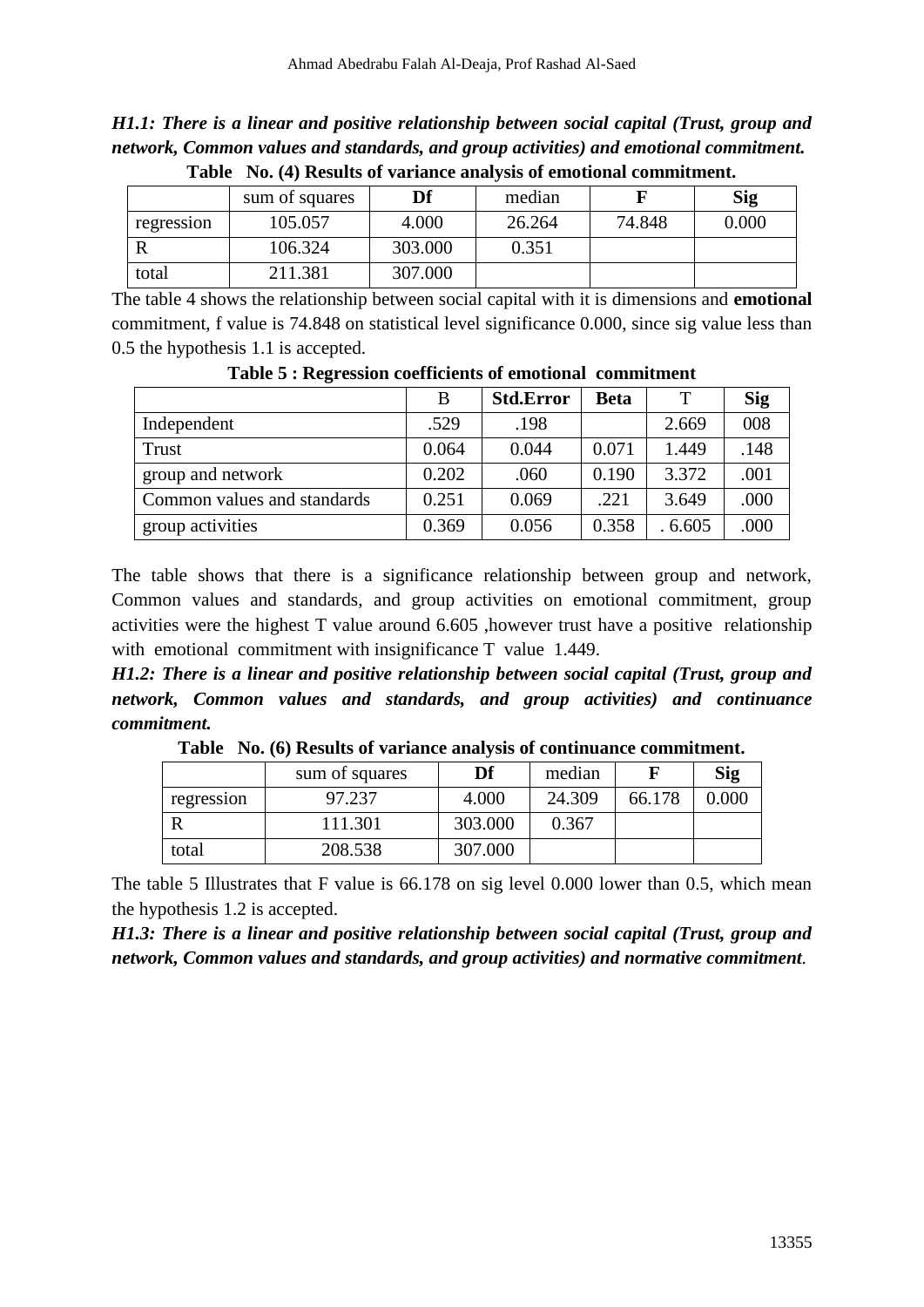|            | sum of squares | Df      | median |        | <b>Sig</b> |
|------------|----------------|---------|--------|--------|------------|
| regression | 96.355         | 4.000   | 24.089 | 76.840 | .000       |
|            | 94.987         | 303.000 | 0.313  |        |            |
| total      | 191.342        | 307.000 |        |        |            |

**Table No. (7) Results of variance analysis of continuance commitment.**

The table 5 Illustrates that F value is 76.840 on sig level 0.000 lower than 0.5, which mean the hypothesis 1.3 is accepted.

#### **Discussion**

The main finding of this study social capital has a positive impact on organizational commitment in orange company, this result agrees with Aboyasin et al. (2015) state that social capital enhance affective, continuance, and normative commitment.

Furthermore, this study found out that group and network, Common values and standards, and group activities had a strong impact on emotional commitment, however trust had weak impact on emotional commitment which disagree with Badrawi, (2016) indicate that trust have strong impact on emotional commitment.

On other hand, trust, group and network, common values and standards, and group activities strongly and positively impact continuance, and normative commitment. This finding agrees with previous literature that reflect the important of social capital in any organization that lead employee to be committed in work and achieve organization goals (Emhan et al,2016: Aboyasin et al,2015).

# **References**

- [1] Aboyasin, N. A., Ridha, M. B., Yousif, A. H., & Nsour, J. Y. (2015). The Impact of Social Capital on Organizational Commitment in Jordanian Companies. *International Journal of Business Administration*, *6*(4), 1.
- [2] Badrawi, Abdul-Ridha and Al-Khafaji, Rasha (2015). "The relationship between social capital and organizational performance, a field study**".** in the Iraqi Drilling Company in Basra. Al-Ghari Journal of Economic and Administrative Sciences. 36 (13), 72 – 102.
- [3] Bani Issa, Ahmed, and Abazid, Riyadh (2014). The role of organizational commitment in improving the performance of workers in the sector Jordanian banking. Studies, Administrative Sciences. 41 (2), 362 – 374.
- [4] Emhan, A., Tongur, A., & Turkoglu, I. (2016). An analysis of the social capital, organizational commitment, and performance in the public sector of southeastern Turkey. Transylvanian Review of Administrative Sciences, 12(47), 49-62
- [5] Fukuyama, F. (2000). Social Capital and Civil Society. *International Monetary Fund Working Paper*.
- [6] Hammadi, Ahmed (2016). Organizational commitment and its role in enhancing employee performance: an exploratory research for the opinions of a sample of manager the employees of the General Company for Dairy Products. Journal of Economics and Administrative Sciences, 94 (22), 301 – 324.
- [7] Hijazi, H. A. & Salamah, H. (2014): Impact of Social Capital on Knowledge Sharing at the Public Sector in Jordan. Information and Knowledge Management Vol.4, No.1.